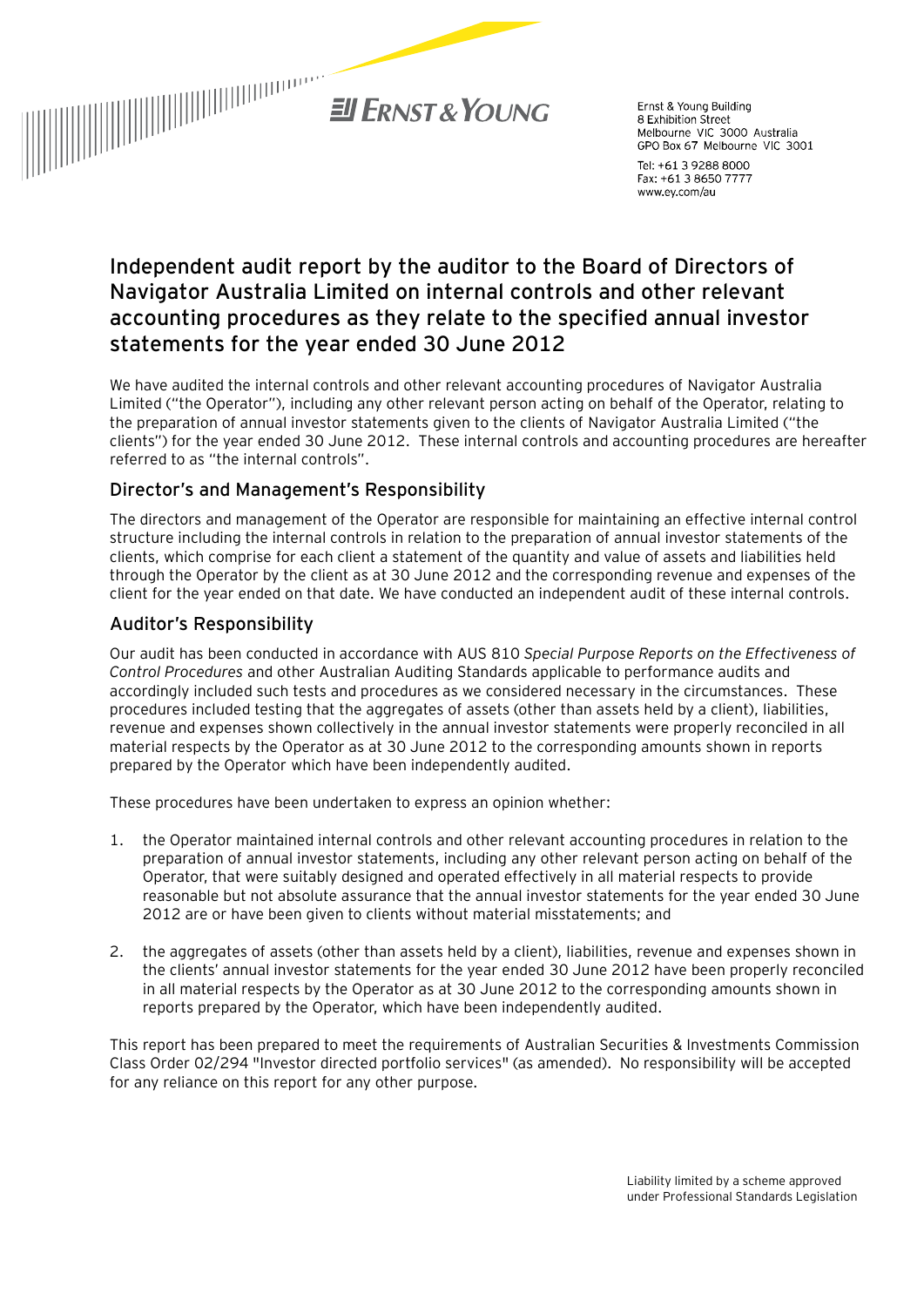

### Inherent limitations

Because of the inherent limitations in any internal control structure it is possible that fraud, error or noncompliance with laws and regulations may occur and not be detected. Further, the internal control structure, within which the internal controls that we have audited operate, has not been audited and no opinion is expressed as to its effectiveness.

An audit is not designed to detect all weaknesses in internal control and other accounting procedures as it is not performed continuously throughout the period and the tests performed are on a sample basis.

Any projection of the evaluation of control procedures to future periods is subject to the risk that the procedures may become inadequate because of changes in conditions, or that the degree of compliance with them may deteriorate.

We believe that the audit evidence we have obtained is sufficient and appropriate to provide a basis for our audit opinion.

### Finding – Monthly Reconciliations between administrative and the general ledger

Without qualifying our opinion, we draw attention to the fact that during the period from September 2011 to April 2012 one of the key internal controls, monthly reconciliations between the administration system and the general ledger, was not being performed in a timely manner and contained some significant reconciling items. The Operator has subsequently addressed the effectiveness of key reconciliations between the administration system and the general ledger for the period September 2011 to April 2012 and has assessed that there was no impact on members balances throughout the period or for members statements as at 30 June 2012.

# Auditor's Opinion

In our opinion:

- 1. the Operator maintained internal controls and other relevant accounting procedures in relation to the preparation of annual investor statements, including any other relevant person acting on behalf of the Operator, that were suitably designed and operated effectively, in all material respects, to provide reasonable but not absolute assurance that the annual investor statements for the year ended 30 June 2012 are or have been given to clients without material misstatements; and
- 2. the aggregates of assets (other than assets held by a client), liabilities, revenue and expenses shown in the clients' annual investor statements for the year ended 30 June 2012 have been properly reconciled in all material respects by the Operator as at 30 June 2012 to the corresponding amounts shown in reports prepared by the Operator, which have been independently audited.

Emst 2 Young

Ernst & Young Melbourne 10 August 2012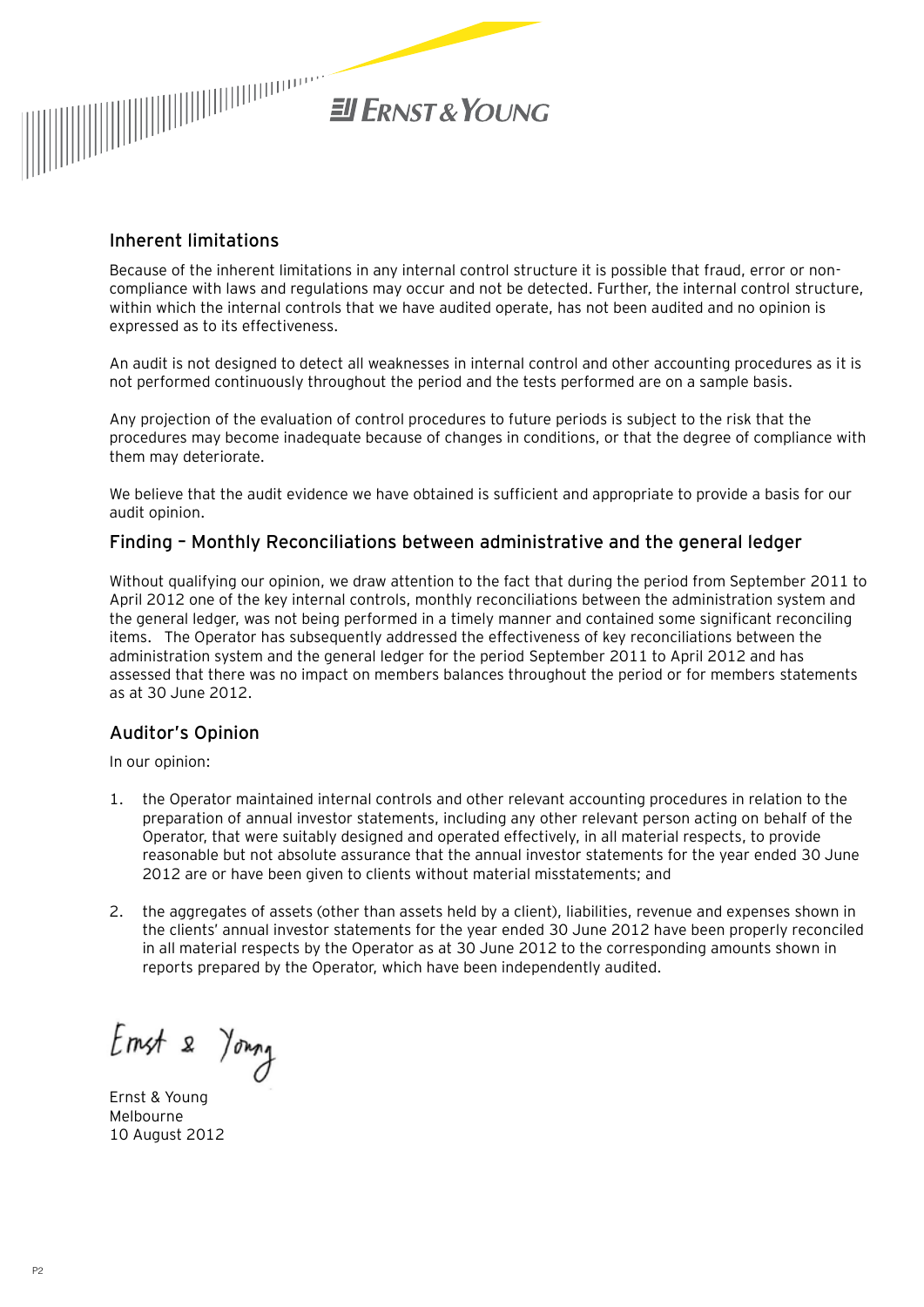

Ernst & Young Building 8 Exhibition Street Melbourne VIC 3000 Australia GPO Box 67 Melbourne VIC 3001

Tel: +61 3 9288 8000 Fax: +61 3 8650 7777 www.ey.com/au

# **Independent review report by the auditor to the Board of Directors of Navigator Australia Limited on the specified annual investor statements for the year ended 30 June 2012**

We have reviewed the annual investor statements given to the clients of Navigator Australia Limited ("the clients") for the year ended 30 June 2012 prepared by Navigator Australia Limited ("the Operator").

### Director's and Management's Responsibility

The directors and management of the Operator are responsible for the annual investor statements of the clients, which comprise for each client a statement of the quantity and value of assets and liabilities held through the Operator by the client as at 30 June 2012 and the corresponding revenue and expenses of the client for the year ended on that date.

# Auditor's Responsibility

Our responsibility is to express a conclusion on the annual investor statements based on our review. We have conducted a review in accordance with Standard on Review Engagements ASRE 2405 *Review of Historical Financial Information Other than a Financial Report* in order to state whether, on the basis of the procedures described, anything has come to our attention that would cause us to believe that any client's annual investor statement is materially misstated.

A review is limited primarily to inquiries of the Operator's personnel and analytical procedures applied to the financial data. A review is substantially less in scope than an audit conducted in accordance with Australian Auditing Standards and consequently does not enable us to obtain assurance that we would become aware of all significant matters that might be identified in an audit. Accordingly, we do not express an audit opinion. We have also performed an independent audit of internal controls and other relevant accounting procedures of the Operator, including those over its custodian(s) and any other relevant person acting on behalf of the Operator as they relate to the preparation of the annual investor statements ("the internal controls") and have issued a separate unqualified audit opinion to provide reasonable, but not absolute, assurance that the internal controls implemented by the Operator were suitably designed and operated effectively to ensure that there are no material misstatements in the clients' annual investor statements for the year ended 30 June 2012.

This report has been prepared to meet the requirements of Australian Securities & Investments Commission Class Order 02/294 "Investor directed portfolio services" (as amended). No responsibility will be accepted for any reliance on this report for any other purpose.